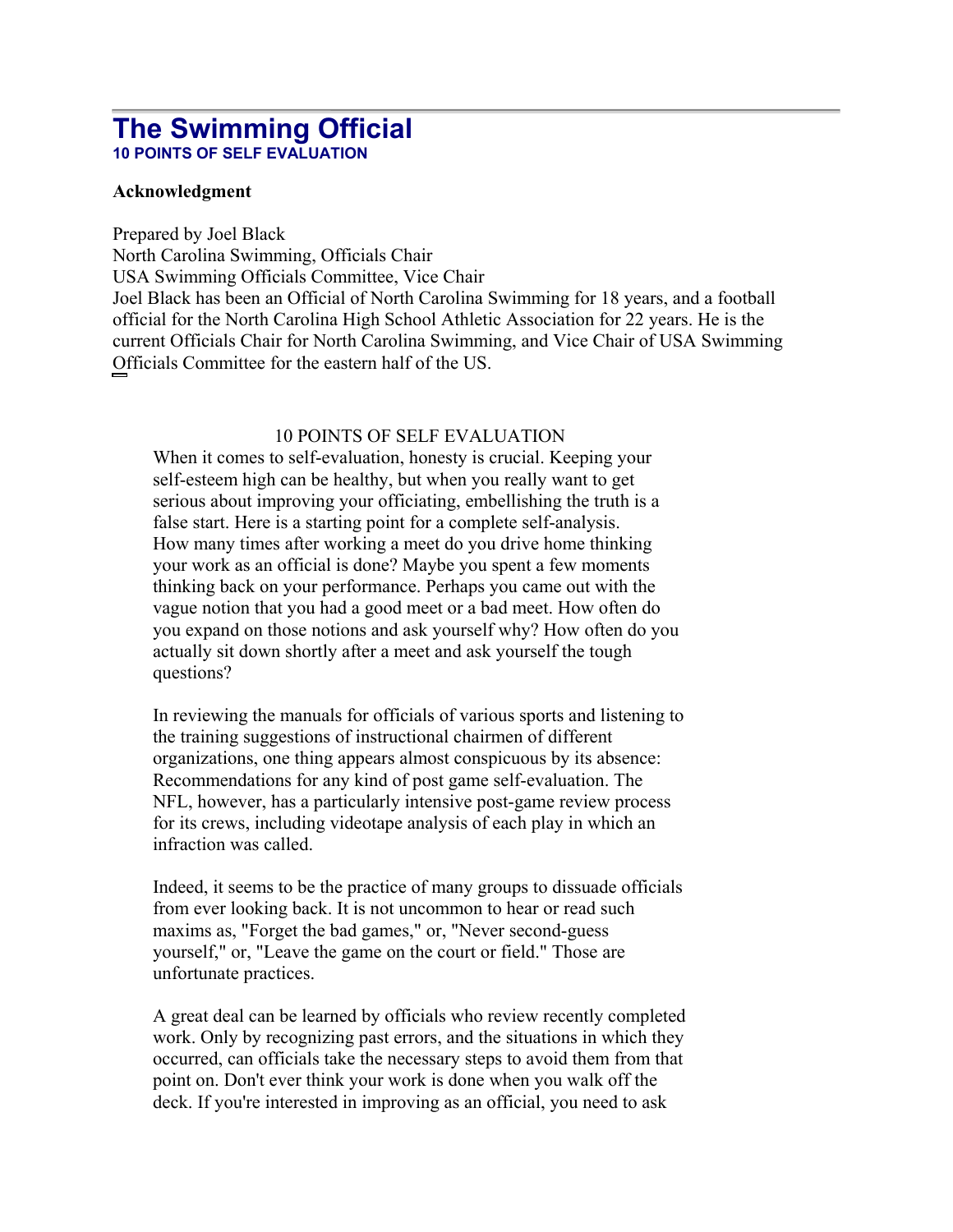yourself the following 10 questions after every meet or contest. Keep in mind that the purpose of the questions is to alert you to any undesirable tendencies in your work or situations that are particularly troublesome to you. As a result, any question answered "Yes" should be followed by the companion questions "Why?" and "In what situations?"

You can only answer the questions about yourself; others cannot answer them. No one but you has access to your experiences. For that reason, complete honesty is a must if these questions are to be of any value. Let's get started.

## 1. **DID I BLOW ANY CALLS?**

Blowing calls will always occur regardless of an official's experience and expertise. Officiating is simply not a perfectible craft. It is, however, inexcusable for an official to continue making the same kinds of mistakes or mistakes with the same frequency throughout his career. The purpose of self-evaluation is to eliminate certain kinds of errors and to reduce their overall frequency. By identifying your blown calls you can begin to learn why you blew them and how to avoid blowing the same calls in the future.

## 2. **WERE THERE ANY TIMES WHEN IT WAS FORTUNATE THAT I DIDN'T HAVE TO MAKE A CALL?**

In almost every contest there are situations (or potential ones) which could cause officials embarrassment if they were required to make a ruling. Fortunately, most lapses in concentration, improper positioning and failures to hustle go unnoticed by others (coaches excepted). You should not, however, ignore those lapses. Sooner or later such shortcomings will catch up to you.

### 3. **DID I DO EVERYTHING I COULD TO ENSURE A JUST OUTCOME?**

In every sport there is a great deal of latitude available for officials in the sanctioning of play. As a result, this arbitrary power could strongly influence (if not determine) the outcome of a contest. The best you can hope to do is to choose a course of enforcement that will be just and bring about a conclusion that reflects the relative performance by the participants. In other words, do not become a part of the competition.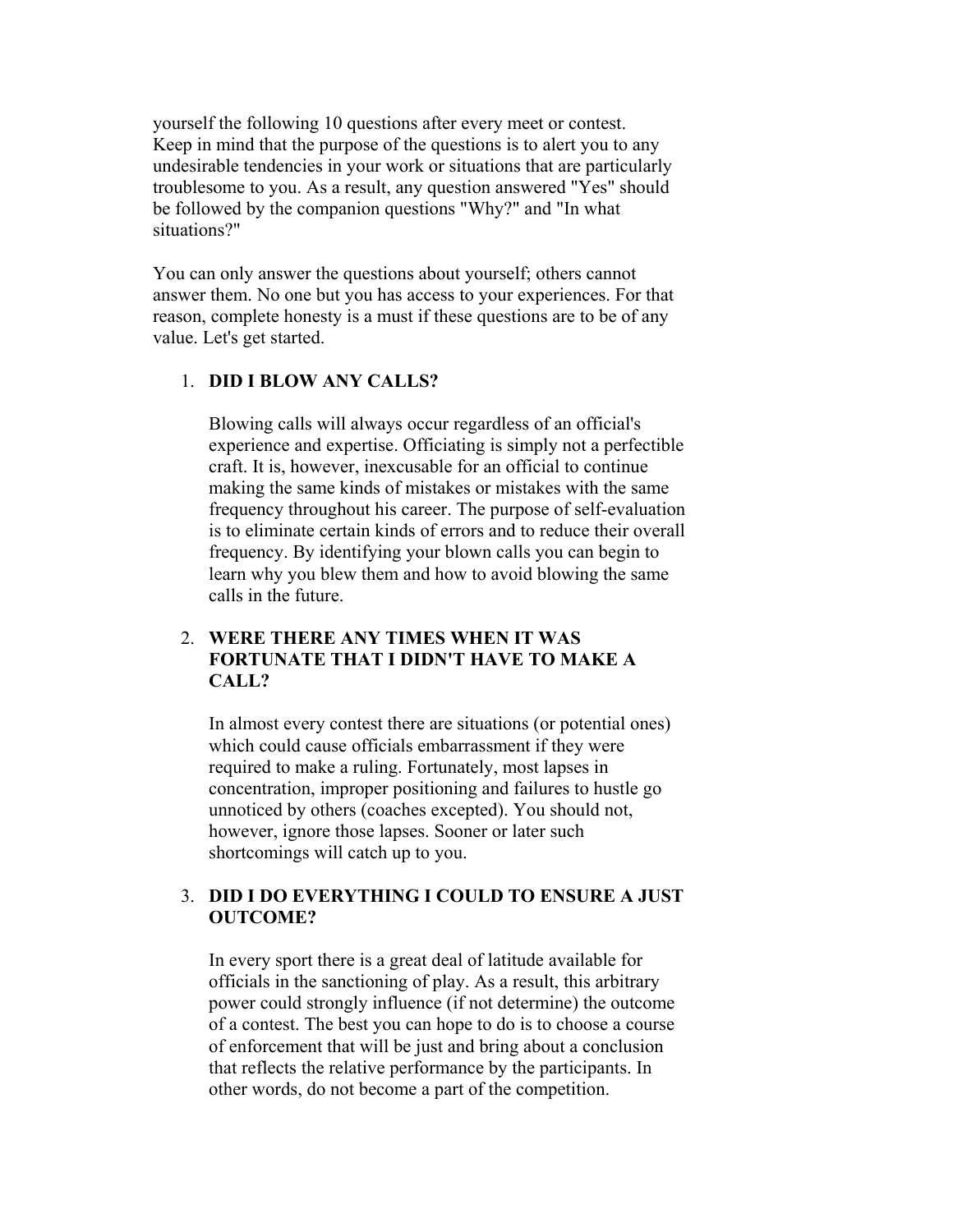#### 4. **WERE MY CALLS/DECISIONS CONSISTENT?**

Want to drive coaches crazy and keep the spectators buzzing? Inconsistency will do it every time. In fact across all sports if you polled coaches you would find that officiating inconsistency is their largest concern. Inconsistent calls between officials, as well as relative inconsistency by a single official are problems.

#### 5. **DID I FAIL TO MAINTAIN PROPER CONTROL AT ANY TIME?**

An important part of any official's job is to control the behavior of athlete, coaches and spectators so the meet can proceed in an orderly fashion. Arguments, spectator interference and other unexpected disruptions often endanger the likelihood of orderliness and proper conclusion. Anyone can be surprised and confused by new experiences, but each such situation should be used as a learning experience for future incidents.

## 6. **WHEN DID I FEEL MOST VULNERABLE TO OUTSIDE INFLUENCES?**

All officials experience situations in which their confidence and independence waxes and wanes. That is a normal response to an activity that relies so heavily upon subjective judgement. It is important, however, for you to know when you are most vulnerable so that necessary steps can be taken to keep those influences in a proper perspective. By identifying when you are most susceptible to those outside influences, you can bear down with a little discipline and follow your own course.

## 7. **WERE THERE ANY SITUATUIONS WHERE I AVOIDED OR USURPED RESPONSIBILITY FOR A RULING AT THE EXPENSE OF ANOTHER OFFICIAL?**

It is a human tendency to avoid potentially threatening situations while seeking those that are likely to be rewarding. You should be careful, however, of any action that might reflect badly upon a brother or sister official. Whether you allowed your co-worker to take responsibility for a ruling you should have made or you stepped in and overruled your partner, you should be certain it is done in the interest of the meet rather than for any personal motive.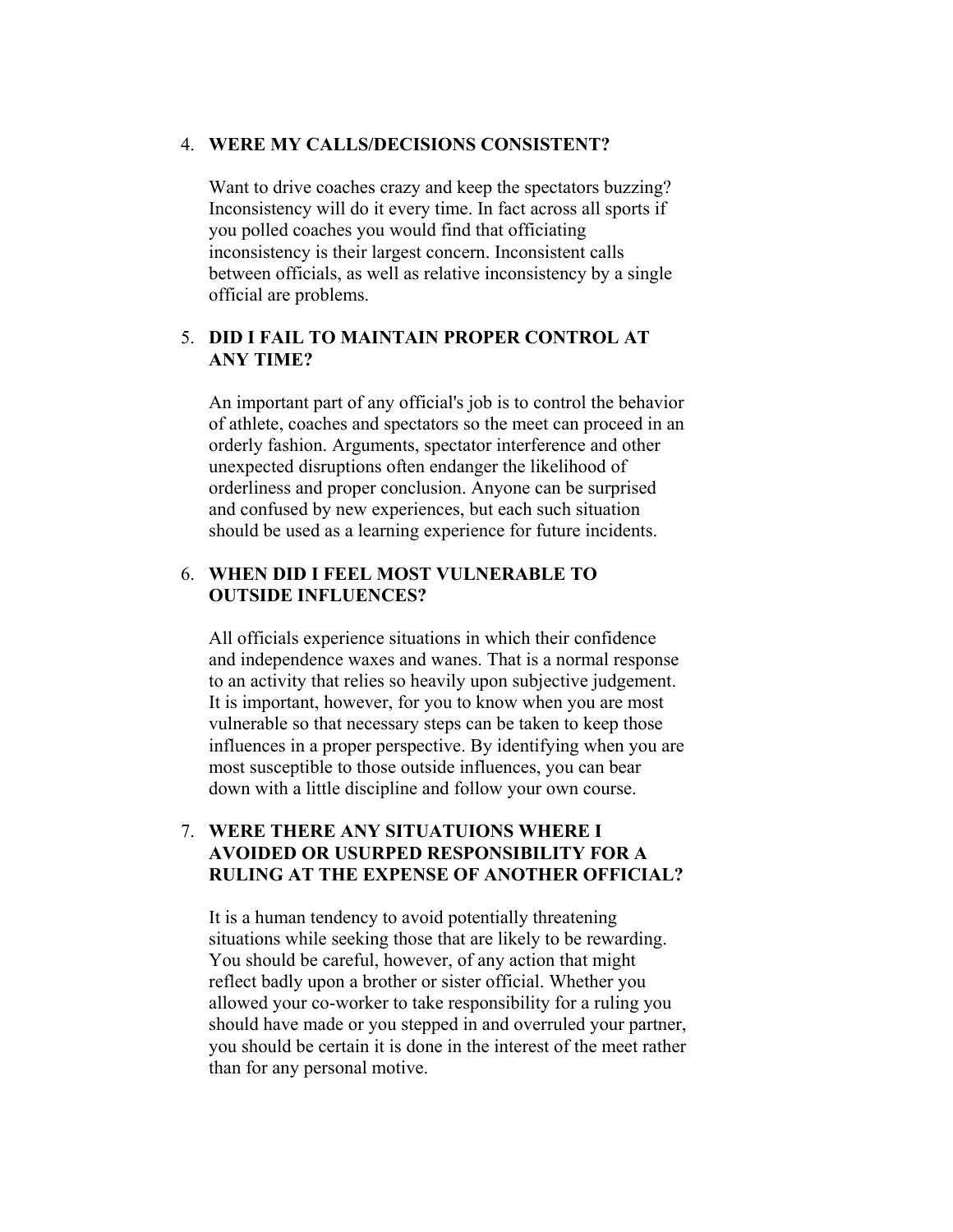## 8. **WAS THERE ANYTHING ABOUT MY SIGNALS, GESTURES OR STYLE THAT EVOKED AN UNEXPECTED OR UNWANTED RESPONSE?**

An official is often unaware of how his work appears to others. As a result, his work may be seen as inappropriate or incompetent. For example, although you may want to appear relaxed during the course of your work, you may be perceived as appearing disinterested. Good officials, on each occasion, should know something about the character of their audiences and adjust their performances to produce the best possible results. Such insight takes time, experience and attentiveness to the changing character of audiences.

### 9. **DID I UPHOLD, DEFEND OR RATIONLIZE ANY IMPROPER RULINGS?**

Many officials live by the old adage that to change a decision is to provoke criticism and undermine credibility. It should be kept in mind that the purpose for which an official is appointed is to "call em right." If you are unable to handle criticism or are too concerned with an untarnished image, you probably shouldn't get involved in such work. When a mistake is made, you should accept the responsibility rather than penalize the participants by insisting upon its correctness. In the long run, that type of inflexibility does more damage to your credibility than almost anything else. However, you should never allow those mistakes to continue. If you are consistently accepting responsibility for the same blown call over and over again, you will end up losing credibility.

## 10. **WAS THERE A PARTICULAR ASPECT OF MY PERFORMANCE THAT I COULD WORK ON AT THE NEXT MEET?**

The perfect game or meet has yet to be worked. If you ever answer "No" to this question, you are either deceiving yourself or not interested in perfecting your craft. There are always areas in need of improvement. Officials who are satisfied with all past performances are either lazy, disinterested or simply haven't had their weaknesses exploited (they will eventually). You should always work under the assumption that you are only as good as your next call and should make every effort to ensure a good one.